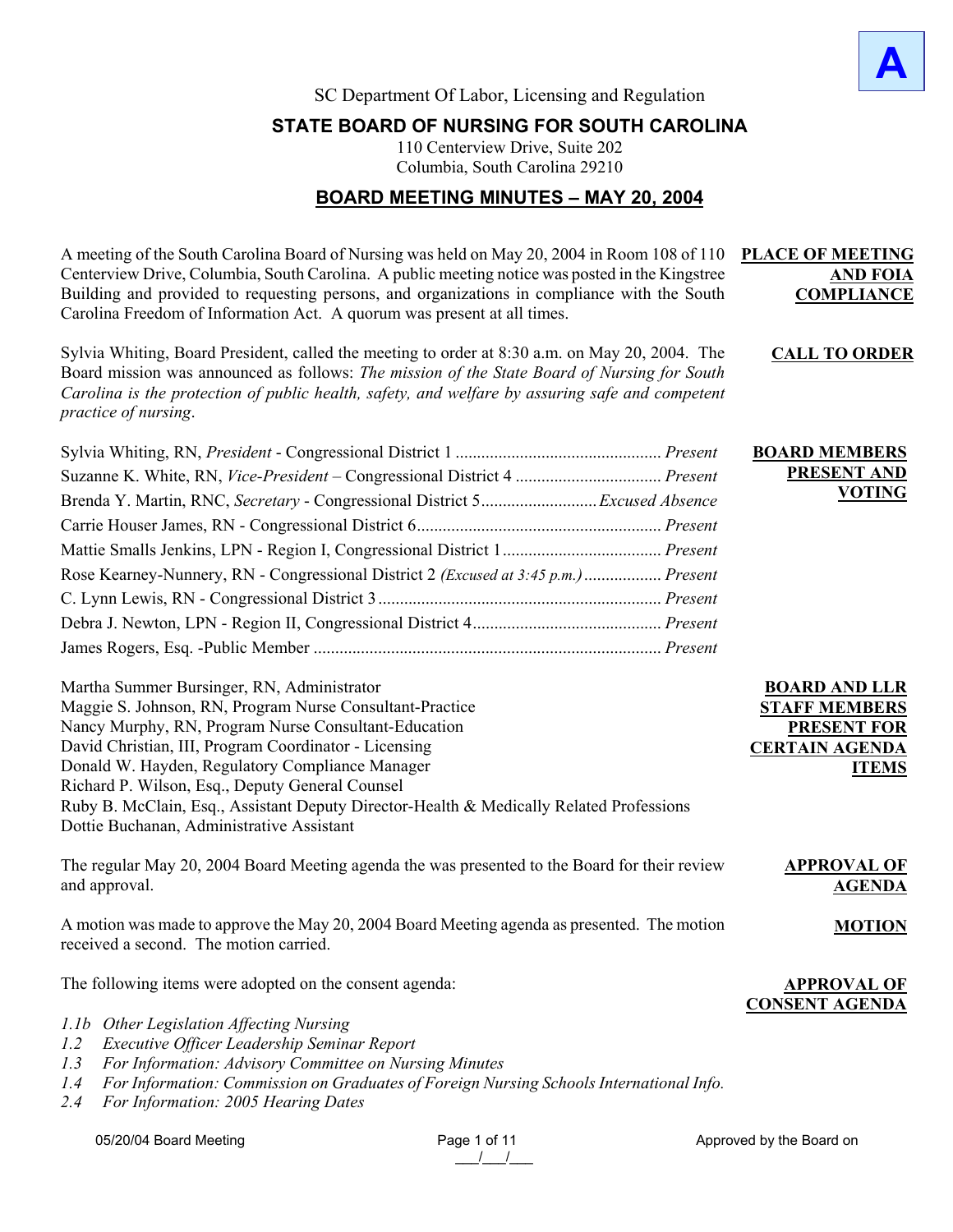- *4.1 For Information: NCLEX*
- *4.1 a. NCLEX RN Summary Statistics for January 1 through March 31, 2004*
- *4.1b. NCLEX PN Summary Statistics for January 1 through March 31, 2004*
- *4.2 For Information: The North Dakota Nurses Association (NDNA) LPN Refresher Course*
- *4.3 For Information: Correspondence from Lander University*
- *4.4 For Information: Roper Hospital School of Practical Nursing Program Closing*
- *4.5a. Excelsior College For Information: Letter of Concern*
- *4.5b. Excelsior College For Information: Information from CA-RN BON*
- *5.1 Summary Statistics on Advanced Practice*
- *5.2 April 15, 2004 Nursing Practice and Standards Committee Meeting Minutes*
- *5.3 March 5, 2004 Advanced Practice Committee Meeting Minutes*
- *5.5 Pain Management Fellowships*
- *6.1 April 8, 2004 Disciplinary Review Committee (DRC) Minutes*
- *6.2 March 15, 2004 Investigative Review Committee (IRC) Minutes*
- *6.3 Unlicensed Practice (Not Appearing)*
- *6.4 Compliance Statistics*
- *6.5 Hearing Panel Member Approval*
- *6.6 Investigative Review Committee (IRC) Guidelines*
- *7.1 For Information: Licensure Statistics*
- *7.2 For Ratification: Licensure Recommendations*

| A motion was made to adopt the Consent Agenda as presented. The motion received a second. The<br>motion carried unanimously.                                   | <b>MOTION</b>                        |
|----------------------------------------------------------------------------------------------------------------------------------------------------------------|--------------------------------------|
| The minutes of the regular meeting of the South Carolina Board of Nursing held on March 24, 2004<br>were presented to the Board for their review and approval. | <b>APPROVAL OF</b><br><b>MINUTES</b> |
| A motion was made to approve the March 25, 2004 Board of Nursing Meeting Minutes as<br>presented. The motion received a second. The motion carried.            | <b>MOTION</b>                        |

### **ADMINISTRATOR'S REPORT**

#### Nurse Practice Act (S898)

The revised Nurse Practice Act was introduced in the South Carolina Senate as Bill 898 on February 3, 2004. Senator J. Verne Smith was the primary sponsor with Senators Fair, Knotts, Thomas, Martin, Land, Moore and Alexander signing as cosponsors. The bill passed the Senate on March 3, 2004 and was sent to the House of Representatives. It was passed in the House on April 28, 2004 and was ratified on May 6, 2004, which was the beginning of National Nurses' Week, May 6-12, 2004. Governor Sanford signed the bill on May 11, 2004. Regulations that were integrated into the Nurse Practice Act will be repealed. Board Members asked about a timetable to change the regulations. Some regulations such as those regulating nursing education programs remain in effect and will be revised at a later date.

Ms. Bursinger thanked staff, Board members, Rick Wilson, Stephanie Burgess and everyone who worked so diligently on the revision of the Practice Act. She noted that there was great collaboration among all of the stakeholders including other licensing boards as well as various healthcare associations.

Plans for implementation will be published in the SC Nurse as well as on the Board's website. Mr. Wilson stated that the Board has some administrative discretion in the implementation dates for

**LEGISLATIVE** 

**UPDATE**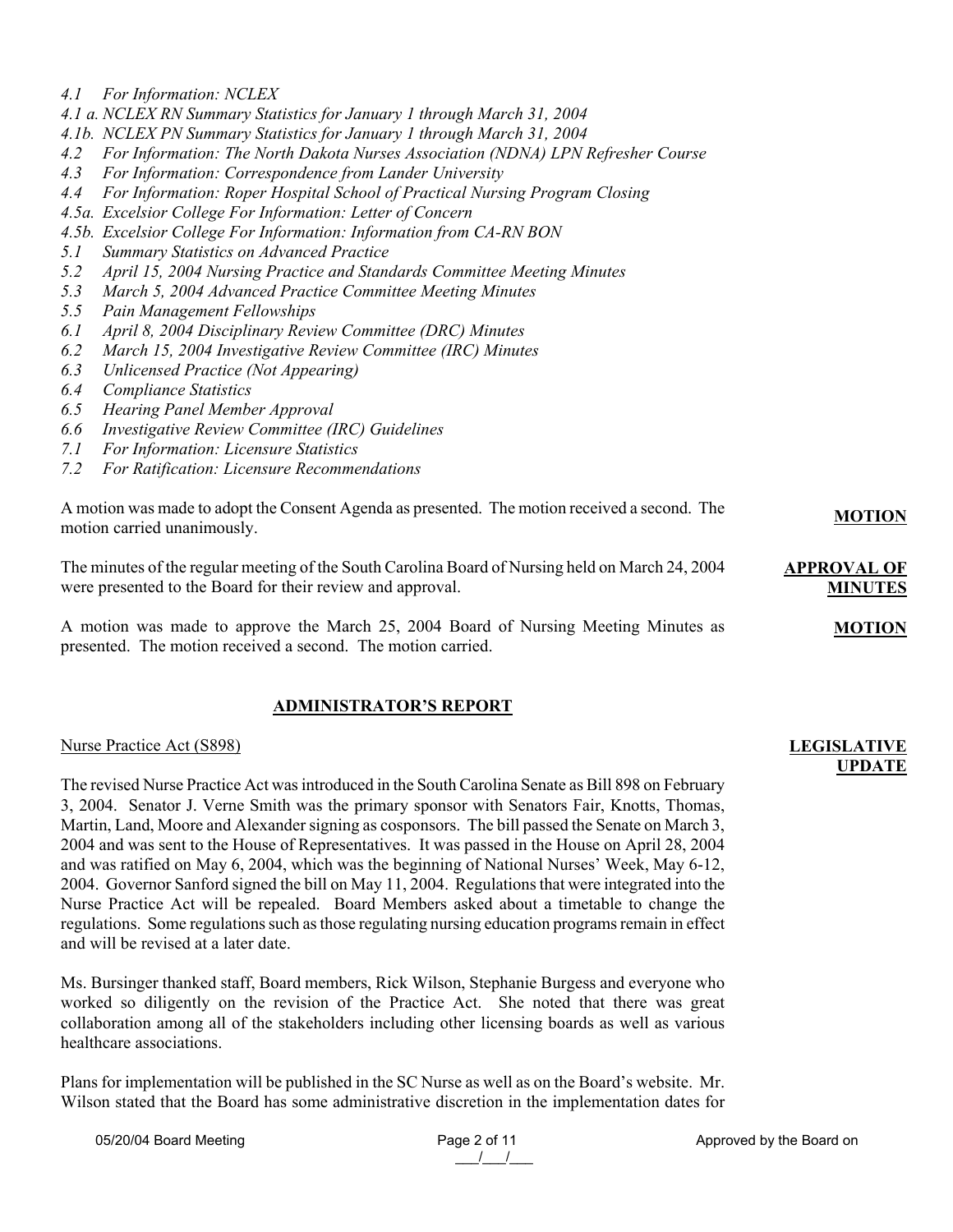portions of the new Nurse Practice Act. A presentation will be developed for groups who would like for board staff to discuss the changes in the Nurse Practice Act at their meetings.

### **Other Legislation**

The Diabetes School Care Act Bill (H3154) received a tie vote in the House Medical, Military, Public and Municipal Affairs (3M) subcommittee. Staff will continue to track this bill.

Elizabeth Powers of the South Carolina Hospital Association reported to Ms. Bursinger that the Compact Bill (H4291) would probably not move out of the Senate Medical Affairs committee this legislative year. This is the second year of the two year legislative session. The bill will be reintroduced next year.

Ms. Bursinger asked for competency to be added to the Senate Bill S604 requiring school districts to adopt a policy authorizing students to self-administer asthma medications. This bill will probably be reintroduced next year at which time we will have the opportunity to ask for amendments.

### **PRESIDENT'S REPORT**

The annual National Council of State Boards of Nursing (NCSBN) 2004 Delegate Assembly will be held on August 3-6, 2004 in Kansas City, MO. Dr. Kearney-Nunnery reported that there would be a report on nursing education accreditation presented at this meeting. The Board asked that a request for Drs. Whiting and Lewis from the Board as well as for Ms. Bursinger, Ms. Johnson and Mr. Christian from Board Staff be submitted to attend this meeting. The travel request should be accompanied by a justification of the important meetings for each person to attend as well as the Delegate Assembly where each state is requested to have two delegates and alternate delegates.

Dr. Whiting gave the following report from the Strategic Planning Retreat held on May 19, 2004.

Assistant Deputy Director for the Health & Medically Related Professions Division Ruby Brice McClain reported on changes occurring at the Department of Labor, Licensing and Regulation (LLR). Investigators from the Professional and Occupational Licensing (POL) will come together into one section. She also reported that the LLR Leadership Team has developed an employee recognition program that will be implemented in the next month. The agency is working on a succession plan as a large number of management and other employees are or will be eligible to retire within the next five years based on their age or years of state service. LLR is also working on their strategic plan and goals for the future.

The Board discussed other methods of disseminating important information to licensees and other interested parties. The new magazine style newsletter is still in the development stages with the publisher. The publisher has asked the Board to send out letters to solicit advertisers, which was not explained during the initial presentation.

The Board discussed the possibility of a web cast or other electronic means of disseminating important information. They also suggested presentations at various professional conventions and meetings regarding the new Nurse Practice Act. Legislative committees also asked that information on the new Practice Act be shared across the state. Ms. Bursinger reported that staff has already been asked by several groups to speak on the Nurse Practice Act and anticipate more meetings being scheduled over the next few months. Currently, Board staff has an email distribution list that includes individuals and groups who have requested to receive updates in accordance with the Freedom of Information Act. The Board suggested groups such as S.C. Organization of Nurse

# **NATIONAL COUNCIL OF STATE BOARDS OF NURSING DELEGATE ASSEMBLY**

### **STRATEGIC PLANNING RETREAT REPORT**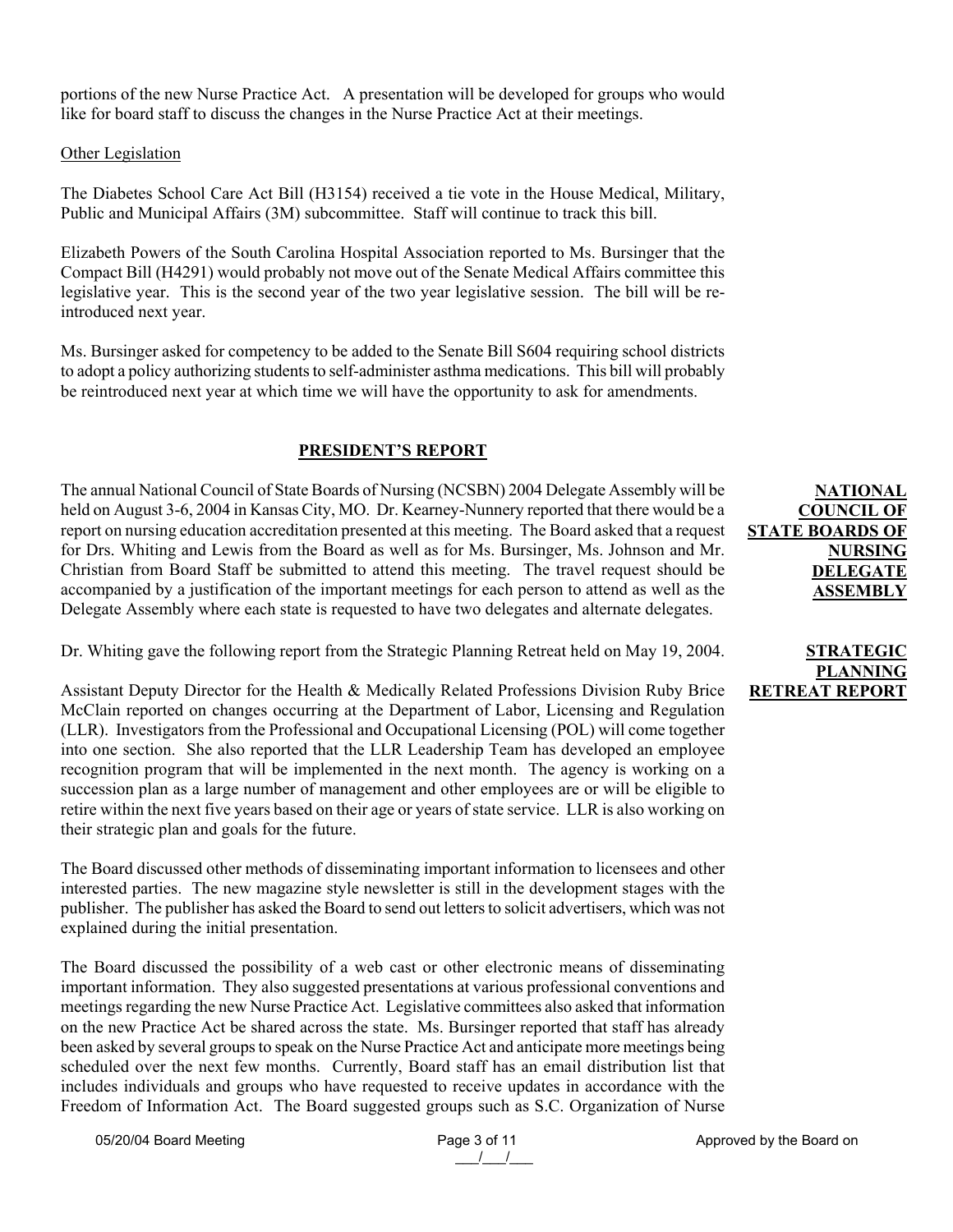Executives, nurse educators, medical facilities, etc. be included in an email distribution list. The Board would like to partner with stakeholders and feels better communication with assist in building this type of relationship.

#### A motion was made to explore electronic means of sharing information with various stakeholders and organizations. The motion received a second. The motion carried unanimously. **MOTION**

The Board will develop a strategic plan after receiving the LLR agency plan, which is currently in the development and revision stages. The agency is also developing a board member orientation manual for all of the licensing boards. It was reported that other boards of nursing include orientation on their nurse practice act and other duties of board members.

A motion was made that the S.C. Department of Labor, Licensing and Regulation explore the employment of a research and special projects nurse. The motion received a second. The motion carried unanimously.

The following proposed dates were presented for 2005 Board of Nursing Meetings: January 27 - 28, 2005, March 17 - 18, 2005, May 26 - 27, 2005, July 28 - 29, 2005, September 29 - 30, 2005 and November 17 - 18, 2005 for Board review and approval. The National Council of State Boards of Nursing Mid-Year Meeting will be held on March 21 - 23, 2005 in San Diego, California. The annual National Council of State Boards of Nursing Delegate Assembly will be held August 2 - 5, 2005 in Washington, DC.

A motion was made to approve the proposed 2005 Board of Nursing Meeting Dates as presented. The motion received a second. The motion carried unanimously.

The bylaws and functions of the Advisory Committee on Nursing (ACON) were provided to the Board for their review and discussion. Dr. Lewis reported that ACON meeting attendance is low and that members seem interact more with the audience than with one another. Ms. Murphy reported that several nursing education site survey teams would be needed before the end of this year. According to ACON bylaws, site survey teams are selected from ACON membership. Board members suggested that ACON begin looking at the regulation of unlicensed assistive personnel as a project and that nursing trends also be added as a regular agenda item. ACON will be asked to discuss issues and bring those issues before the Board rather than waiting for the Board to ask for input.

At the June 2004 ACON meeting, Dr. Lewis, Ex-Officio ACON member representing the Board, will suggest these projects for the committee to consider an discuss the Board's expectations for the committee. The Office of Research and Statistics will be invited to present their annual statistical report to ACON.

At their April 20, 2004 meeting, the Advisory Committee on Nursing (ACON) voted to submit the nomination of Kimberly K. Holmes, RN, BSN, MSM to the Board for consideration and approval to serve as the Nursing Service Administration - Long Term Care Representative on ACON. Ms. Holmes' nomination form, resume, and recommendation letter were provided to the Board for review and approval.

A motion was made to appoint Kimberly K. Holmes, RN, BSN, MSM to serve as the Nursing Service Administration-Long Term Care Representative on the Advisory Committee on Nursing. The motion received a second. The motion carried unanimously.

**MOTION**

# **2005 BOARD MEETING DATES**

**MOTION**

# **ADVISORY COMMITTEE ON NURSING**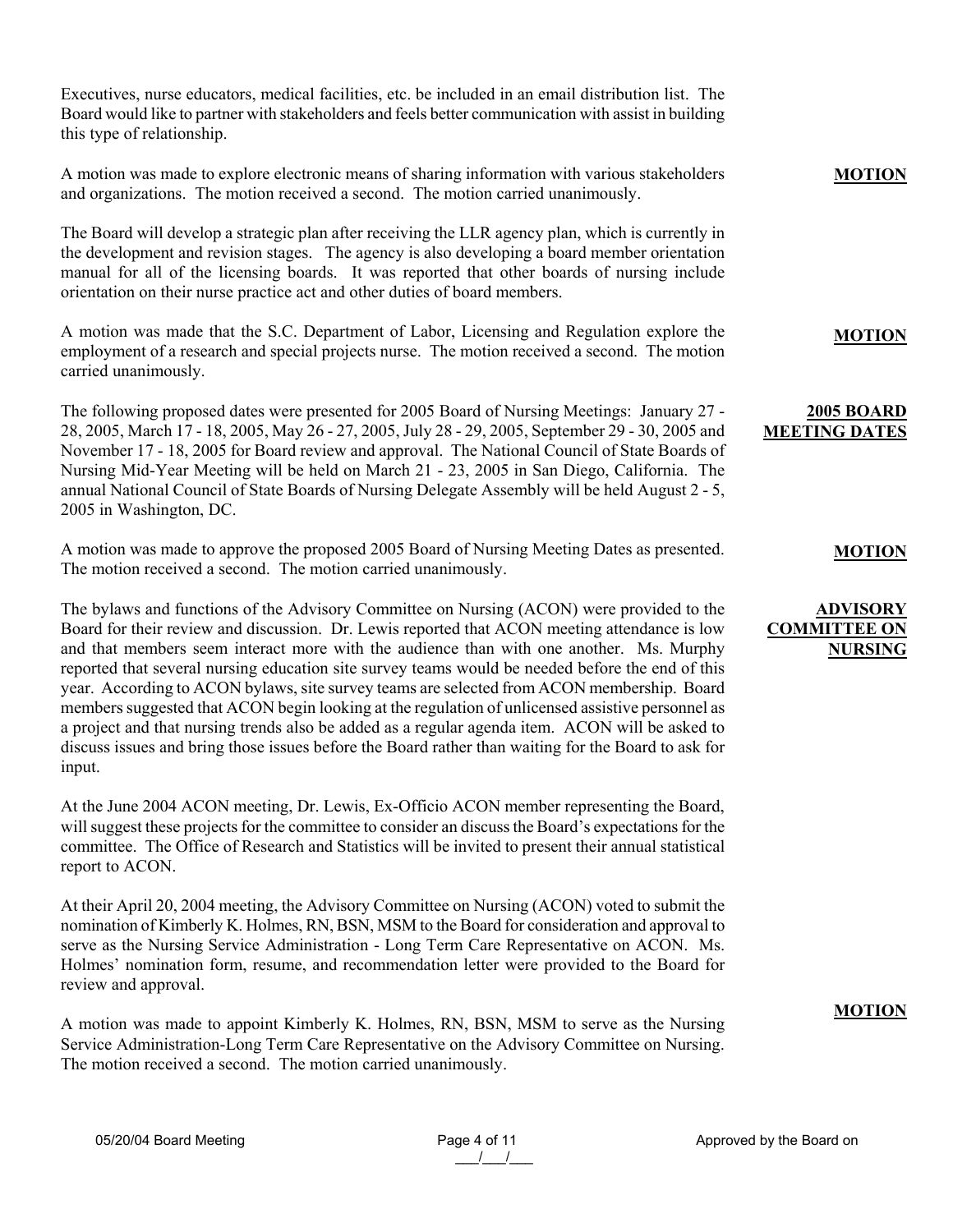# **REPORTS/UPDATES**

Jack M. White, Director, Paulette B. Bentley, RN, CARN, Recovery Specialist, and Kathy G. Pearson, RN, Advisory Board Member of the Recovering Professionals Program appeared before the Board to present their budget, participant fee information, January 1 – March 31, 2004quarterly report and to respond to questions from the Board.

### Budget

Mr. White presented the Recovering Professionals Program (RPP) budget as approved by the RPP Advisory Board. Dr. Whiting represents the Board of Nursing on RPP Advisory Board. He reported that there were no changes in funding from licensure fees and no increases in staff. The RPP staff has been reorganized for better efficiency. There will be a salary increase based on the state budget plan as passed by the legislature for all state employees. There were decreases in the allocations in the areas of travel/training, supplies and rent. The RPP will contract with the Budget and Control Board to conduct a salary evaluation to make certain RPP staff is paid equitably with other state employees in similar positions. Any increases in salary based on this evaluation will be covered by the reductions made in other areas. If the evaluation shows no salary increases are needed, these funds will be return to the areas from where they were removed.

### Participant Fee

The RPP Advisory Board reviewed and approved a revised participant fee schedule for fiscal year 2004-2005. When reviewing the fiscal year 2003-2004 RPP budget, the Board of Nursing asked that the RPP adjust the participant fee to represent greater economic equity between higher and lower paid participants.

A motion was made to approve the Recovering Professionals Program (RPP) budget as presented and increase in the participant fee. The motion received a second. The motion carried unanimously.

Mr. White reported that no one has or will be penalized for inability to pay participant fees. The Recovering Professionals Foundation has received funding to assist participants financially unable to pay fees.

### RPP Compliance

The Board asked what types of cases were included in the Non-Compliance category on the RPP quarterly reports. RPP staff explained that the Non-Compliance category includes positive drug screens, failures to obtain requested evaluation or treatment, etc. RPP staff notifies Board staff if a participant is noncompliant. If the nurse is a risk to the public the Board may issue an order of temporary suspension.

Board members asked if employers could be notified when one of their employees who is a RPP participant is non-compliance or relapses. It was reported that the Health Insurance Portability and Accountability Act (HIPPA) would require that a participant sign a release allowing RPP to report this type of information to their employer. Mr. White stated that his staff will look into reporting to employers and that RPP processes are continually reviewed for modifications to make it a better program.

### Voluntary vs. Involuntary vs. Inappropriate Categories

The Board asked for clarification on what is included in the Voluntary, Involuntary and Inappropriate categories on RPP quarterly reports. Mr. White explained that participants who enter the RPP as ordered by the board or who are referred by an employer are considered involuntary. Participants who enter the program on their own are considered voluntary. The RPP does not send the Board a list of voluntary participants but will confirm to Board staff whether a licensee has

# **RECOVERING PROFESSIONALS PROGRAM**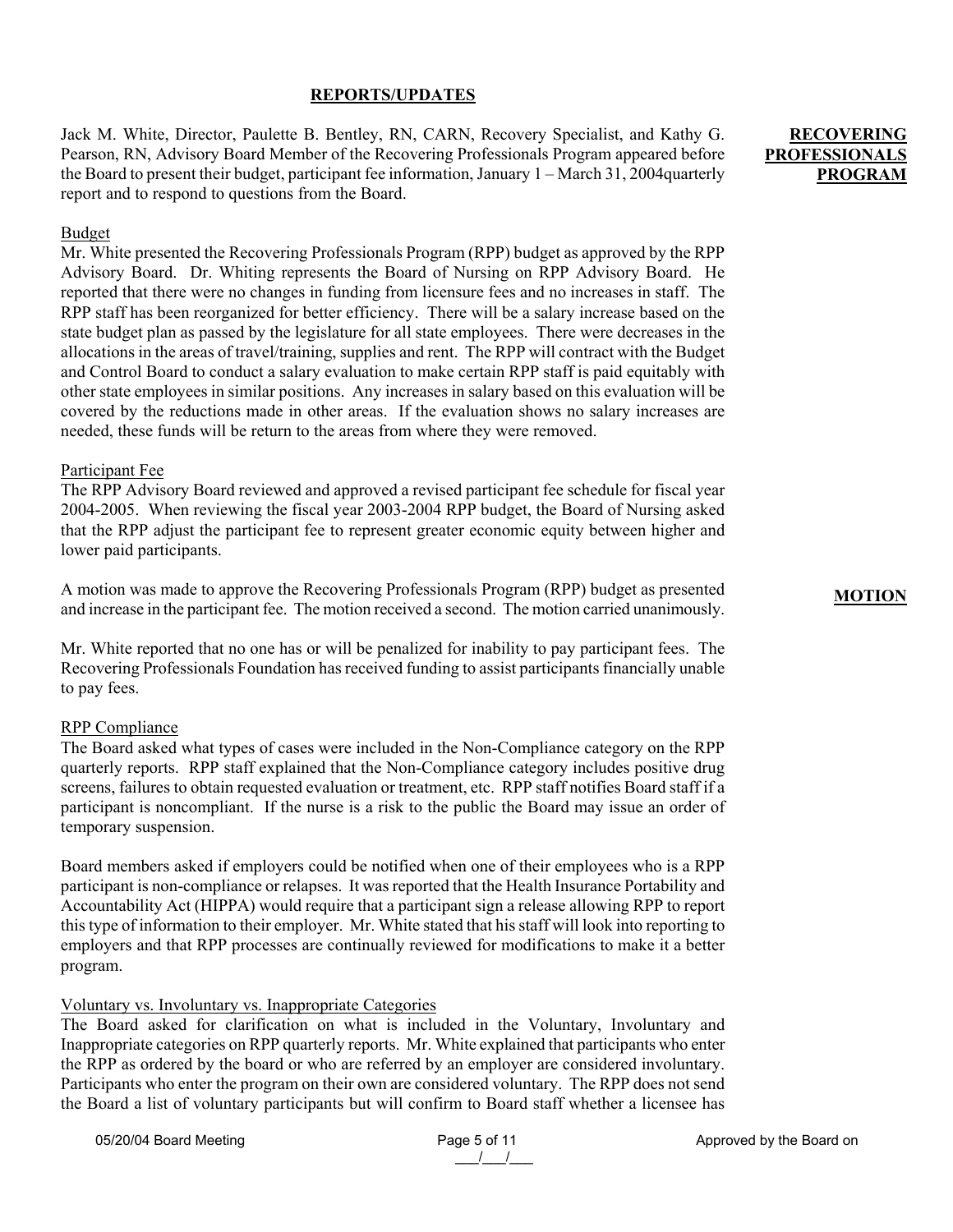voluntarily entered the RPP should an investigation arise. The Inappropriate category includes those who have not been diagnosed as having being drug or alcohol dependent. The Board suggested that the Non-Compliant category be broken down to show the reasons for noncompliance. Mr. White stated that the RPP new reports would include this information.

# **PRACTICE**

A revised *Position Statement on Pharmacotherapeutics Education Required for Prescriptive Authority Application* was presented to the Board for review and approval. The revised position statement incorporates the new requirements for expanded prescriptive authority as granted in the revised Nurse Practice Act signed by Governor Sanford on May 11, 2004. The Board also reviewed a fact sheet about the US Department of Drug Enforcement Agency (DEA) number.

A motion was made to remove the word "interactive" in all instances in item #1 and that "noninteractive" and "self-study" be removed in item #2 of the Position Statement on Pharmacotherapeutics Education Required for Prescriptive Authority Application. The motion received a second. The motion carried unanimously.

Board Staff has received an interpretation of how Department of Health and Environmental Control (DHEC)- Bureau of Drug Control has incorporated the revisions to the Nurse Practice Act into the Controlled Substance Act. They will begin issuing controlled substances registrations. During the revision of the Nurse Practice Act, the Board was lead to believe that all prescribers would soon be required to apply for a DEA number. Upon further research with the DHEC Bureau of Drug Control and the DEA, it was found that this information is incorrect. This will be corrected in the Nurse Practice Act as other corrections are made.

Dixie Roberts of the S.C. Department of Health and Environmental Control (DHEC) Division of Acute Disease, Epidemiology appeared before the Board to discuss the CDC Public Health Preparedness and Response to Bioterrorism Cooperative Agreement. Ms. Roberts explained that DHEC is responsible for managing the Cooperative Agreement for Critical Benchmarks and Enhanced Capacities. This includes partnering with other agencies and associations and dispersing funds. DHEC proposes that before the end of June the S.C. Department of Labor, Licensing and Regulation (LLR) agree to enter into an agreement to work on this plan. The agreement must be contracted by the end of August for the grant. Nursing is the largest workforce in healthcare. DHEC will approach other groups in the future. They propose that the Board hire an employee to coordinate the determination of needs and what skills to be taught for nurses to respond in the event of a bioterrorism emergency. Board staff will gather information and research to present to the Board at the July 2004 meeting.

### **REGULATORY COMPLIANCE**

The Board reviewed cases and recommendations from the hearing panel. Respondents were notified and appeared before the Board to respond to questions.

(C) Final Order Hearing rescheduled to July 2004.

(D) Respondent was properly notified and appeared with Attorney Thomas Bailey Smith to respond to questions from the Board. In their Findings of Fact and Conclusions of Law, the Hearing Panel found that Respondent was in violation of Regulation  $91-19(c)(2)$ . The Hearing Panel recommended that Respondent be issued a Public Reprimand and pay a \$500 civil penalty within

05/20/04 Board Meeting example and the Page 6 of 11 Approved by the Board on

### **APRN - CONTROLLED SUBSTANCES EXPANSION IMPLEMENTATION**

#### **MOTION**

## **PILOT BIOTERRORISM TRAINING STUDY DHEC**

### **CERTIFIED PANEL REPORTS**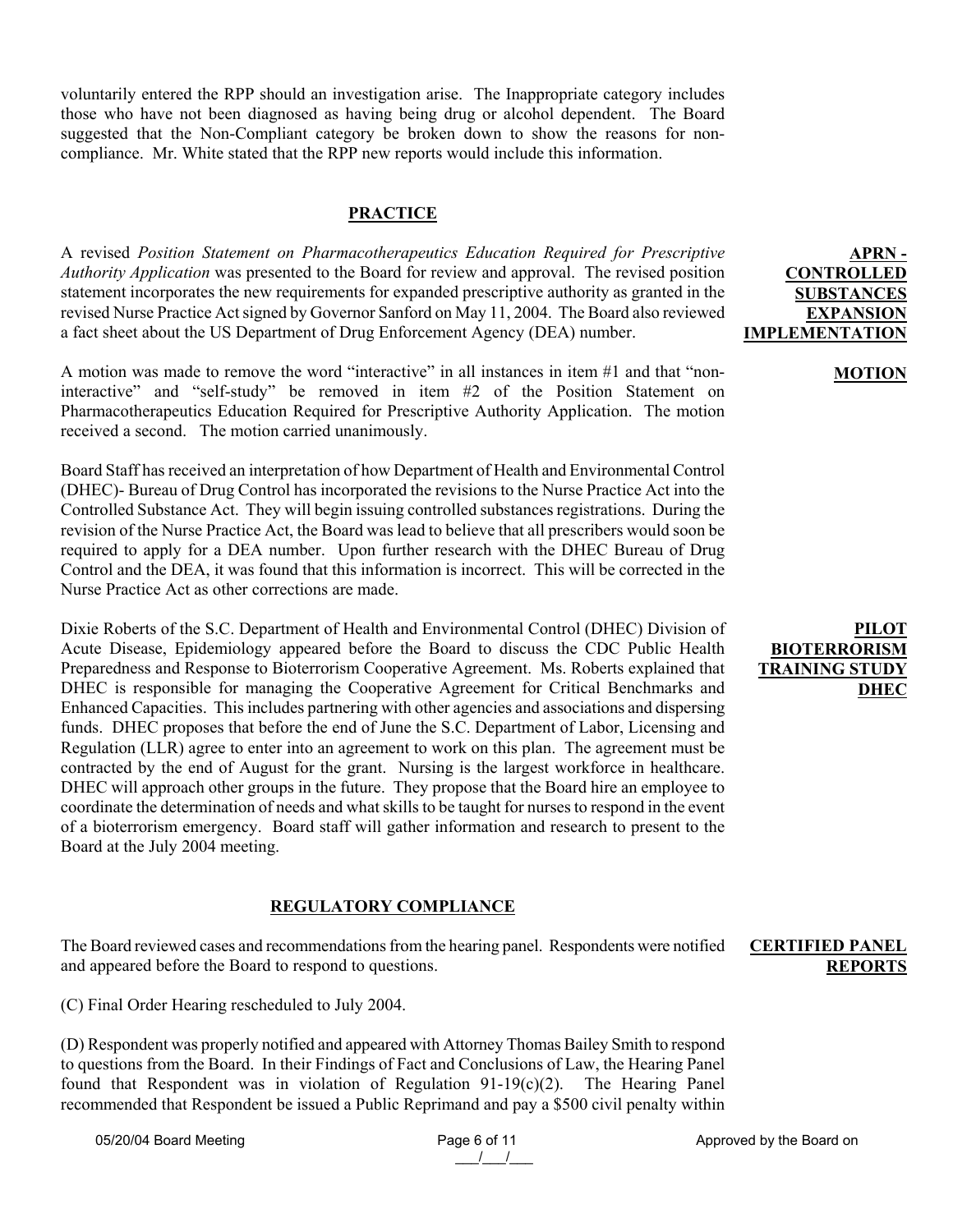sixty days of the Board's Final Order.

A motion was made to accept the Hearing Panel's Findings of Fact and Conclusions of Law, and Recommendation that Respondent be issued a Public Reprimand and pay a \$500 civil penalty within sixty days of the Board's Final Order. The motion received a second. The motion carried unanimously.

(E) Respondent was properly notified and appeared without counsel to respond to questions from the Board. A Memorandum of Agreement and Stipulations was presented wherein Respondent admits to violating  $\langle 40-33-935(\text{g}) \rangle$  and Regulations  $91-19(\text{c})(2)$  and  $91-19(\text{c})(3)(\text{b})$ .

A motion was made to remand the case back for a full evidentiary hearing. The motion received a second. The motion carried unanimously.

(F) Final Order Hearing rescheduled to July 2004.

(G) Final Order Hearing rescheduled to July 2004.

(H) Final Order Hearing rescheduled to July 2004.

(I) Respondent was properly notified but did not appear and was not represented by counsel. In their Findings of Fact and Conclusions of Law, the Hearing Panel found that the State did not prove by preponderance of the evidence that the Respondent violated the Nurse Practice Act. The Hearing Panel recommended dismissal of the complaint.

A motion was made to accept the Hearing Panel's Findings of Fact and Conclusions of Law, and Recommendation that the case be dismissed. The motion received a second. The motion carried unanimously.

# **EDUCATION**

Dr. Bridget Nettleton, Dean, School of Nursing of Excelsior College appeared before the Board to respond to questions regarding their program. In March 2004, the Board sent a letter to Excelsior College School of Nursing expressing their concerns regarding clinical competency testing of students who graduate from the Excelsior College.

Dr. Nettleton gave a brief history of Excelsior College and provided information on their various accreditations including approval by New York and the National League for Nursing Accrediting Commission (NLNAC). She explained that Excelsior College not affiliated with any other organizations such as Rue or the College Network. Dr. Nettleton encouraged Board staff to refer any questions regarding their program directly to Excelsior College to avoid any confusion with any other programs or organizations.

Dr. Nettleton explained that the average nursing student at Excelsior College is 41 years old. Associate degree nursing (ADN) students are generally licensed practical nurses (LPN) with approximately ten years of healthcare experience. Bachelor degree students are generally registered nurses (RN) with associate degrees and ten years of healthcare experience. Requirements for students in the ADN program include: a general education component, computer delivered examinations in nursing theory and a clinical performance nursing examination. Dr. Nettleton explained that the clinical performance examination is given in portions in four regions of the United States. If a student fails one portion of this examination they must retake all portions. They

### **MOTION**

**MOTION**

#### **MOTION**

### **EXCELSIOR COLLEGE**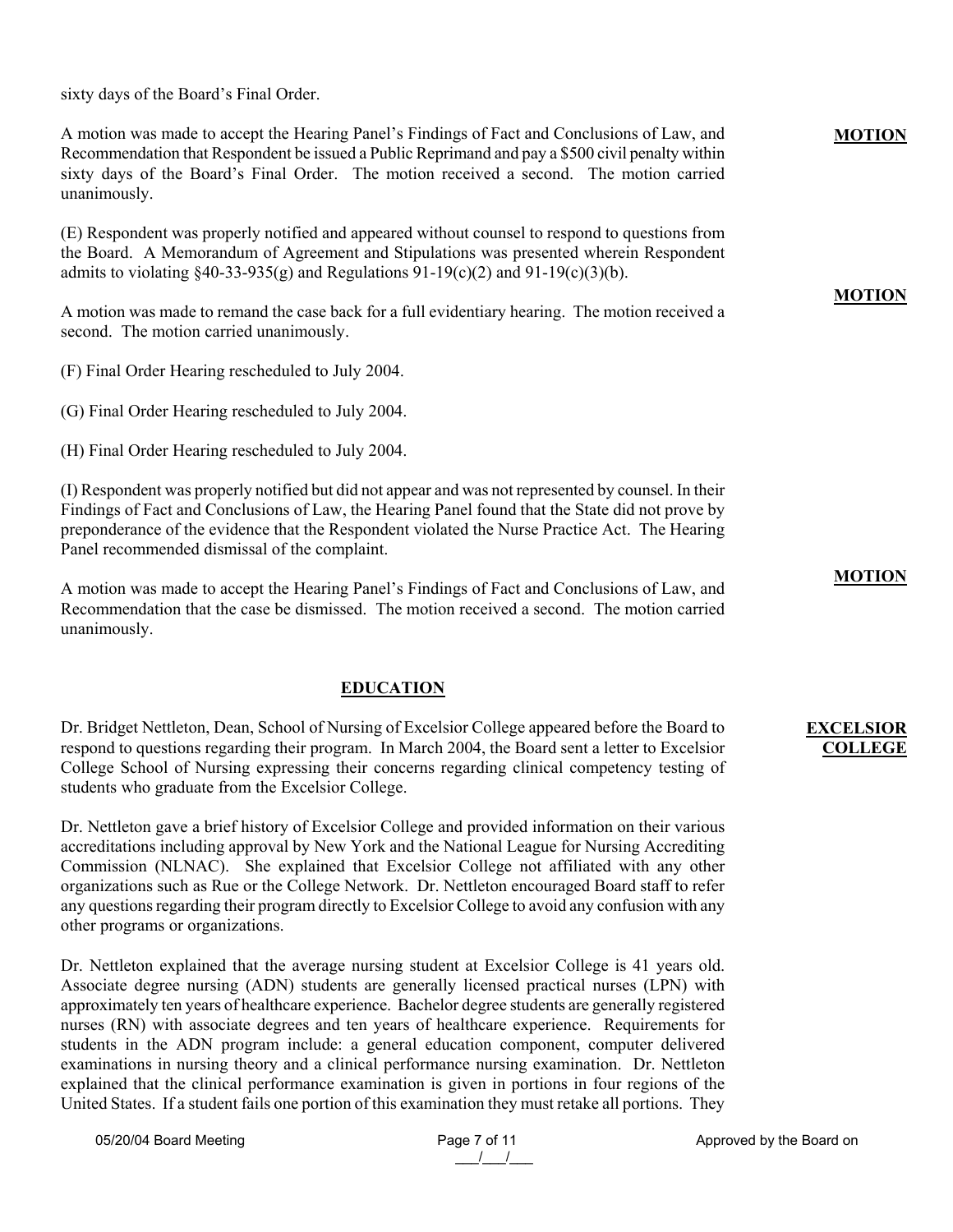cannot carryover a passing section to the next testing. Clinical examiners are masters or doctoral nurses must have been in teaching for at least three years.

Admission requirements for Excelsior College changed in 1994 and more changes are being made. Admission is open to RNs, LPNs, paramedics, military service corpsmen, foreign educated physicians, and individuals who hold degrees in clinically oriented healthcare fields. Foreign educated physicians whose medical education does not meet requirements for licensure as physicians in the United States sometimes go to nursing school to gain knowledge and experience in our healthcare system. In 2003, Excelsior College restricted emergency medical technician (EMT) admissions to those EMTs in basics or intermediate ate categories. In fall 2004, Excelsior College will begin accepting surgical technicians and certified medical assistants. The catalog provided has not yet been updated.

Approximately 61.4% of the students in the ADN program are licensed practical nurses or those who have completed at least 50% of a registered nurse program. The remaining 38.6% of the ADN students are EMTs, paramedics, foreign educated physicians (4%), respiratory care technicians, military corpsmen and less than 2% falling into the "other" category. More than 60% of the students enrolled from South Carolina are LPNs or students who have completed at least 50% of an RN program the remaining percentages are paramedics, EMTs, military corpsmen with less than 3% falling in the "other" category.

The National Council Licensure Examination (NCLEX) pass rate for Excelsior College is above national average. Excelsior College follows up with graduates six months after graduation. Graduates have reported that they were well prepared for the registered nursing positions. Three years after graduation, Excelsior College contacts supervisors of their graduates. Supervisors report that Excelsior College graduates are as well prepared as traditional schools.

Dr. Nettleton invited board members and staff to attend a clinical testing weekend if they would like to observe the examination. Dr. Kearney-Nunnery stated that she might be able to attend an examination weekend in July. The Board thanked Dr. Nettleton for the information provided.

#### ADN Program Enrollment Increase Request

Dr. Lex Waters and Rebecca King of Piedmont Technical College appeared before the Board to request approval to increase enrollment in their associate degree nursing program by adding a third class of 35 students beginning in January 2005, which would change their enrollment from 70 to 105 total. Self Regional Healthcare has proposed a partnership with the college to finance an additional class and the salaries of two to three masters degree prepared faculty. The new class would adhere to the same curriculum and guidelines.

A motion was made to approve Piedmont Technical College's to increase enrollment in their associate degree nursing program by adding a third class of 35 students beginning in January 2005, which would change their enrollment from 70 to 105 total. The motion received a second. The motion carried with one abstention by Ms. James.

#### Curriculum Change Request

Dr. Whiting and Ms. James recused themselves for this portion of the agenda. Dr. Barbara Westphal, Professor and Chair of the South Carolina State University Department of Nursing submitted a curriculum change for review and approval of the Board. This change would increase the total number of credit hours from 128 to 130-131. Changes proposed include substitution in the anatomy and physiology courses, adding a general zoology course, reducing the number of free elective courses, and increasing the number of pharmacology credits from one to two. The articulation guidelines show a total of 128 credit hours. Dr. Westphal stated that removing the

05/20/04 Board Meeting example and the Page 8 of 11 Approved by the Board on

# **PIEDMONT TEHCNICAL COLLEGE**

#### **MOTION**

# **SC STATE UNIVERSITY**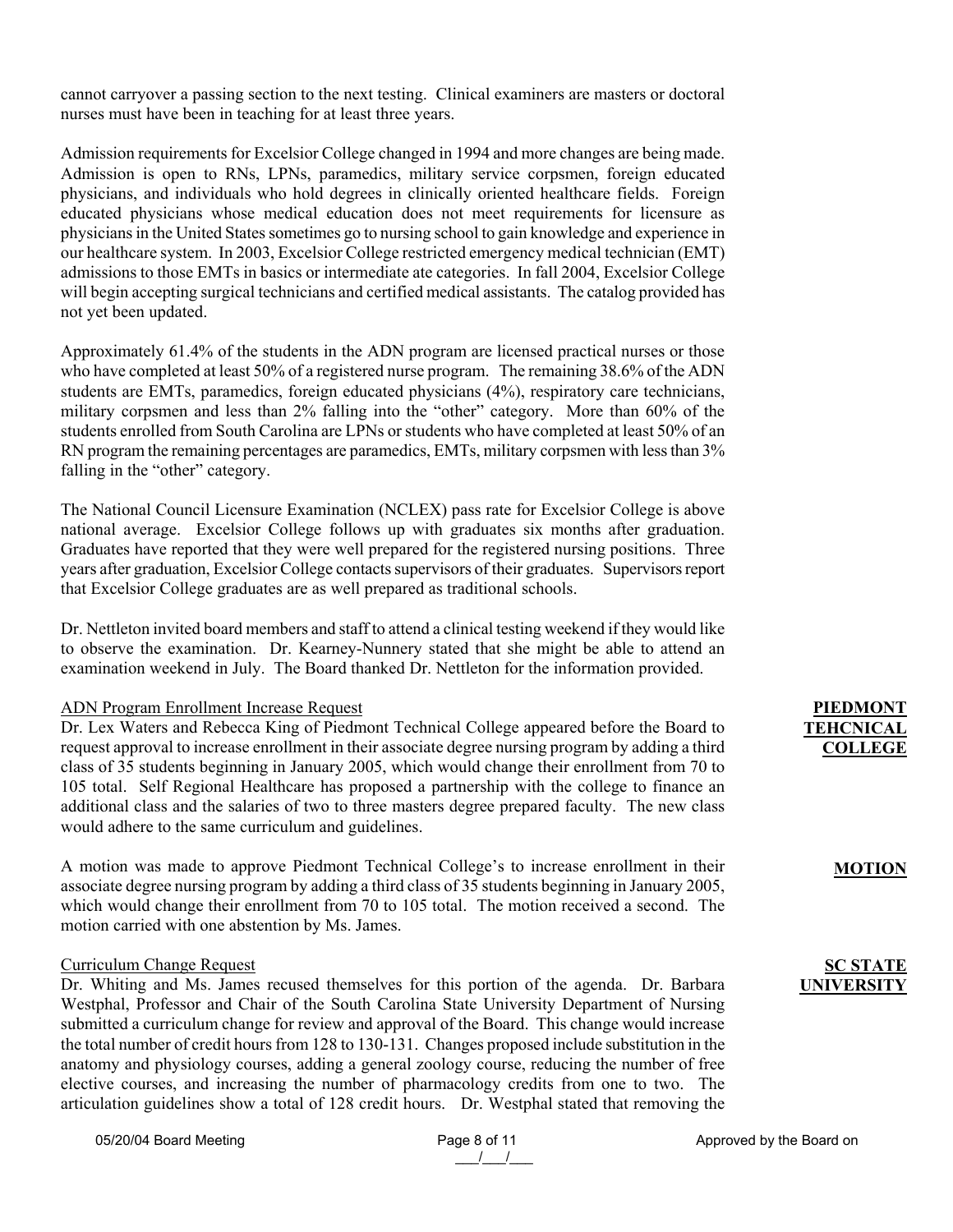Math Modeling course would bring them down to 128 credit hours and in compliance with the articulation model.

A motion was made to approve South Carolina State University Department of Nursing's curriculum change contingent upon changing the total credit hours to 128 to meet articulation model guidelines. The motion received a second. The motion carried unanimously.

### Faculty Approval

Spartanburg Technical College submitted a request for approval of five faculty members presently pursuing their master's degrees in nursing. The associate degree nursing program proposal includes a plan for sixteen full-time master's degree prepared nursing faculty members to include the department head. There are currently seven full-time faculty members teaching in the practical nursing program, which will close in July 2004. The department head and one faculty member are currently master's degree prepared with five faculty member pursing their master's degrees. Nine additional masters prepared faculty are needed. The college plans to hire one additional faculty member by Spring 2004, four in Summer 2004, and four to be hired by Spring 2005. The board is concerned about not utilizing master's prepared nursing faculty.

A motion was made to approve five bachelor's degree prepared faculty members currently pursing their masters degrees with these degrees being conferred before or by Spring 2005. The motion received s second. The motion carried with one abstention.

### New Program Site Survey Report

The Board of Nursing Site Survey Team visited Spartanburg Technical College on March 2, 2004 and April 7, 2004. The Advisory Committee on Nursing appointed B.J. Roof, RN, MN, Director, Nursing Support Services, Palmetto Baptist; Alice Adkins, RN, MS, CPN, Assistant Dean for Office of Student Services, College of nursing, University of South Carolina; and Janet Ancone, RN, MSN, Department Chair of Nursing, Midlands Technical College.

A motion was made to grant initial approval of the new program at Spartanburg Technical College. The motion received s second. The motion carried with one abstention.

#### Clarification of Math Admission Criteria

Spartanburg Technical College submitted a request for Board approval of their MAT Compass score requirement change from 66 to 46.

A motion was made to approve changing the MAT Compass score requirement change from 66 to 46. The motion received s second. The motion carried with one abstention.

Dr. Lewis, as TriCounty Technical College Division Chairperson of Health and Sciences, recused herself for this portion of the agenda.

#### Clarification ADN Program Enrollment

Janet S. Fuller, RN, MSN, CCRN, Department Head, Associate Degree Nursing (ADN) program at TriCounty Technical College submitted a request for clarification on enrollment approved for their program. TriCounty Technical College will admit 80 students this summer and an additional 80 in the fall for a total of 160 students. The college currently has 10 full time faculty and various adjunct faculty members. Ms. Fuller has elected to teach a half-load.

A motion was made to approve clarification of the ADN program enrollment total of 160 students. The motion received a second. The motion carried with one abstention.

#### **MOTION**

### **SPARTANBURG TECHNICAL COLLEGE**

### **MOTION**

# **MOTION**

### **MOTION**

# **TRICOUNTY TECHNICAL COLLEGE**

| Page 9 of 11 |  |
|--------------|--|
|              |  |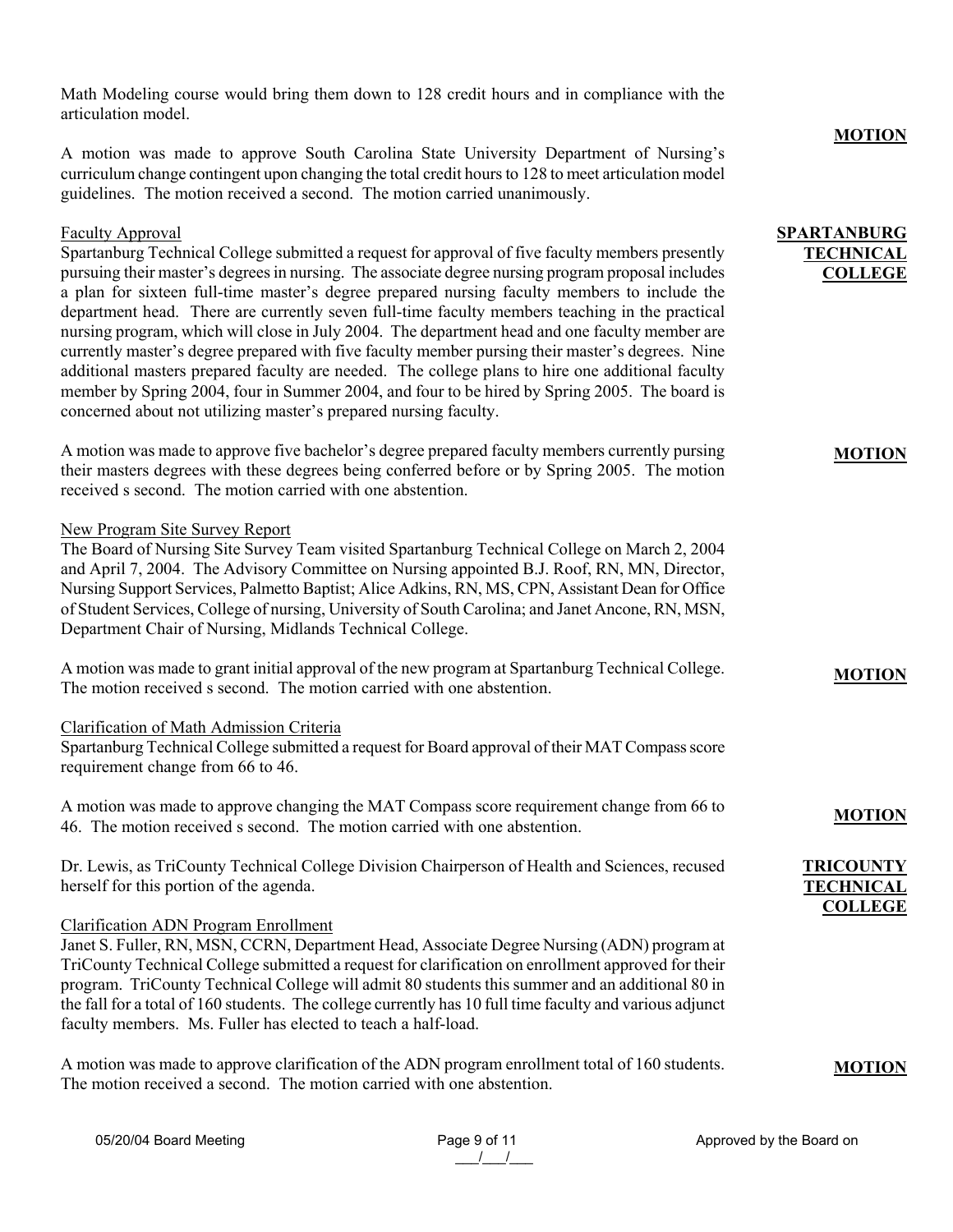Curriculum Change

Janet S. Fuller, RN, MSN, Department Head, ADN Program, TriCounty Technical College submitted a request for approval of a curriculum change. The change meets South Carolina Technical College System and National League for Nursing Accrediting Commission requirements. Courses were deleted and added to allow for an increased emphasis on pharmacology, eliminate duplication, increase computer skills, and to allow students to choose a nursing elective.

A motion was made to approve TriCounty Technical College's Associate Degree Nursing curriculum change as presented. The motion received a second. The motion passed with one abstention.

The National Council of State Boards of Nursing (NCSBN) administers the National Council Licensure Examination (NCLEX) utilized by boards of nursing. By policy, NCSBN reviews both the NCLEX-RN and NCLEX-PN every three years. At the August 5-8, 2003 NCSBN Delegate Assembly, member boards adopted changes to the NCLEX plan for registered nurses. The revisions to the test plan became effective in April 2004. The NCSBN Examination Committee recommended making these changes after reviewing the *Report of Findings from the 2002 RN Practice Analysis: Linking the NCLEX<sup>®</sup>-RN Examination to Practice (Smith & Crawford, 2003).* The 10 subcategories of the 2001 NCLEX-RN were condensed into eight categories or subcategories. The psychiatric/mental health content was integrated into other categories of the test plan based on practice analysis. Dr. Whiting stated that we must be careful that psychiatric/mental health is not lost in the examination as items are integrated.

Section 40-33-40 of the new Nurse Practice Act allows for options for demonstrating continued competency. Board staff presented a draft Continued Competency Requirement Criteria for Board review and approval. Ms. Murphy explained that the organizations listed for continuing education contact hours are those generally accepted by other state boards of nursing. The Board suggested that continuing education for nurse executives and nursing education be added to the list as well as the three refresher courses currently approved by the Board and that a disclaimer be added that it is not an all-inclusive list. Licensees requesting approval of courses offered by providers not listed would need to provide documentation for Board review and approval.

A motion as made to implement the continuing competency requirements on August 1, 2004. The motion received a second. The motion carried unanimously.

# **LICENSING**

Board staff has received inquiries from students currently enrolled in registered nursing education programs who have a completed a portion of their registered nurse (RN) studies and would like to take the National Council Licensure Examination (NCLEX) - Practical Nurse (PN). The National Council of State Boards of Nursing (NCSBN) reports in their *Profiles of Member Boards 2002*, that five member boards deem students in a RN educational program as eligible to sit for the NCLEX– PN following completion of a portion of their courses and if they pass the NCLEX–PN are eligible for licensure as an LPN/VN in their states. Presently, some South Carolina associate degree nursing (ADN) programs are offering PN exit points. Some students in South Carolina ADN programs with PN exit points elect not to take the NCLEX-PN at that point due to the examination cost while other students elect to take the NCLEX-PN at the exit point to gain work experience and for other economic reasons. Currently, candidates in South Carolina who are unsuccessful in their attempt of the NCLEX-RN may opt to take the NCLEX-PN and upon successful completion be licensed as an LPN in South Carolina. This new policy would permit students who have completed a certain portion of an RN education program to take the NCLEX-PN and upon successful completion be

**MOTION**

# **NCLEX - PSYCHIATRIC / MENTAL HEALTH CONTENT**

# **NEW COMPETEN REQUIREMEN**

### **MOTION**

### **PN EQUIVLAENCY POLICY**